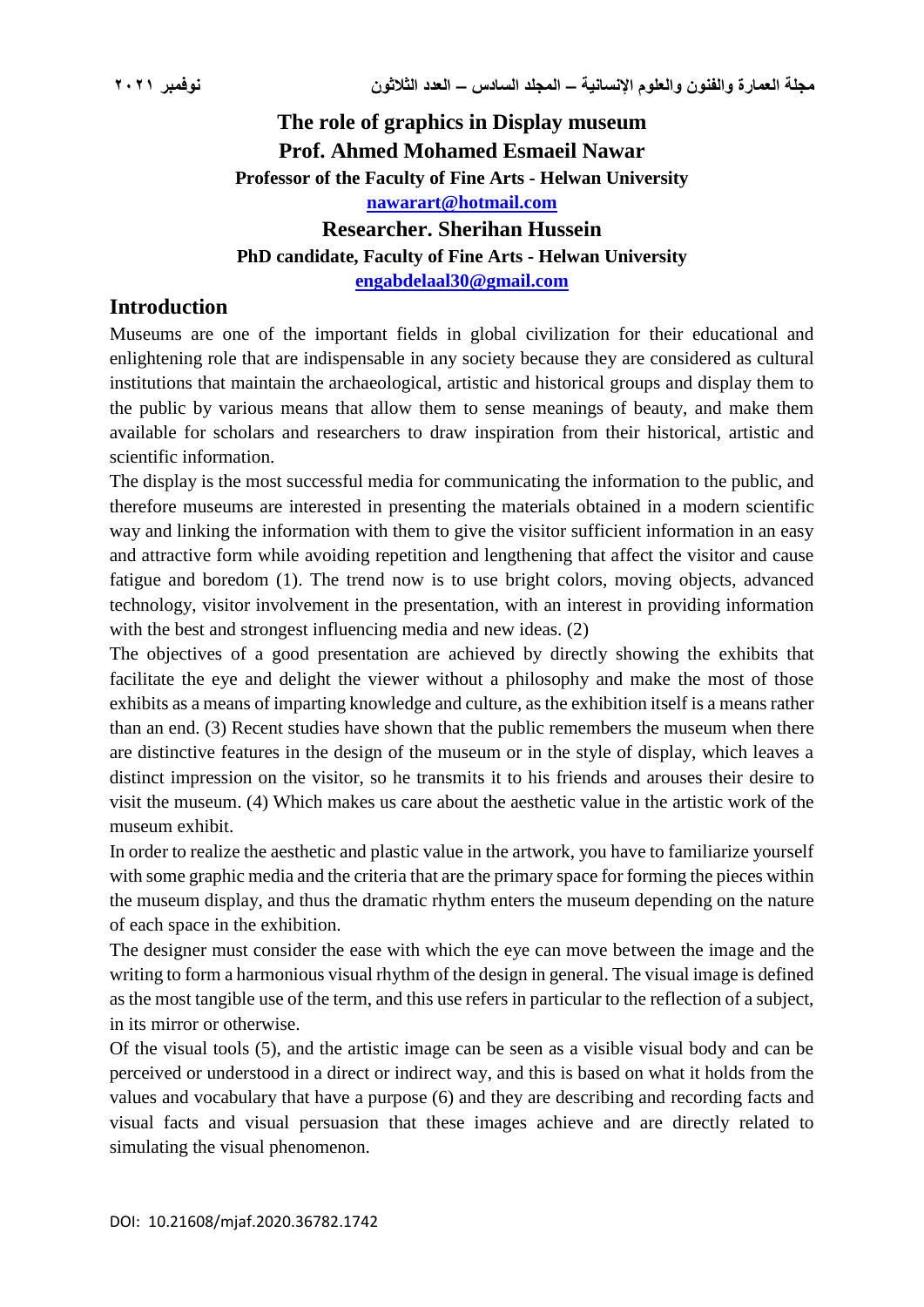The artistic tendency to record the event in the modern era was concerned with expressing with a link to aesthetic values, in terms of formal approach and the executive method in addition to expressing events and concerns that followed the people and how to express them.

The continuous development of digital impact technology has contributed to technical development in terms of technology and concept, where new technical trends have emerged, such as the art of digital installation art, and virtual reality and have become one of the most important contemporary, more practiced and more widespread artistic trends among the artists, hence the term digital artist appears, which describes the artist who uses digital techniques in production or artistic performances, which makes the term digital art a symbol of contemporary art which folds within the various digital means of production.

## **\* Research problem:**

The research problem lies in answering these questions:

Is the dramatic rhythm of the artworks of people on the philosophy of museum exhibits, and do graphics play a role in interpreting and clarifying archaeological exhibits?

- Does the graphic style represent or illustrate the vision or idea of the sentimental side of the recipient of the museum display?

Are graphics techniques required for the dramatic rhythm of the museum display?

Does graphic media have a real role in museum exhibiting?

## **The importance of the research lies in ...**

- The impact of the aesthetic and visual value on the museum display, and enriching the role that is represented in giving other dimensions to the artwork to form a harmonious visual rhythm of the design in general.

- Emphasizing the properties of graphics as a philosophical value as they represent a form of aesthetic creativity, especially as there are more recent works by modern day artists in directing and informing the public about the museum exhibit.

- The impact of the dramatic rhythm on the technological techniques in the field of museum display using multimedia and modern digital means, as it represents the harmony of the art pieces presented in a dramatic form.

#### **\* Research aims**

- It aims to use the appropriate audio-visual graphic media in the modern museum show, as well as lighting to enrich the dramatic dimension of the event, and highlight the role of graphics in what it contains in delivering an important message to analyze the past heritage and communicate it to the public in an interesting picture by organizing the elements of the painting inside the museum and deepening the aesthetic and creative impact in the artistic work, both technically and intellectually.

Finding a reciprocal relationship between dramatic rhythm and graphic arts through linear and silhouette rhythms and achieving balance and harmony in design through different graphic performance methods.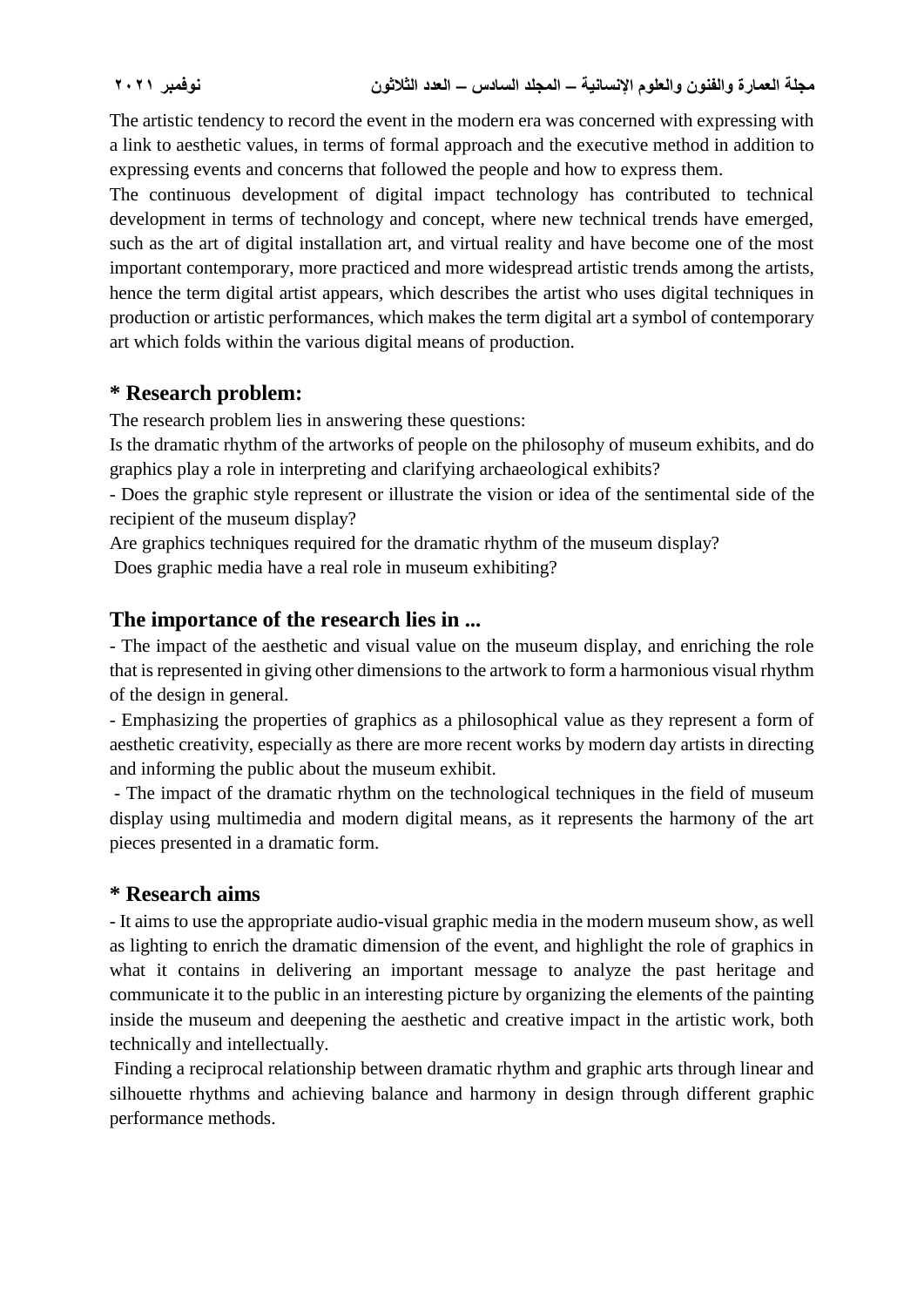**مجلة العمارة والفنون والعلوم اإلنسانية – المجلد السادس – العدد الثالثون نوفمبر 2021**



**(Figure 1) shows a 3D view explaining celestial bodies, planets and the Earth's division The Museum of Natural History, Germany**



**(Figure 2) shows a user dealing with the Touch Screen in the Chemnitz Museum in Germany (The**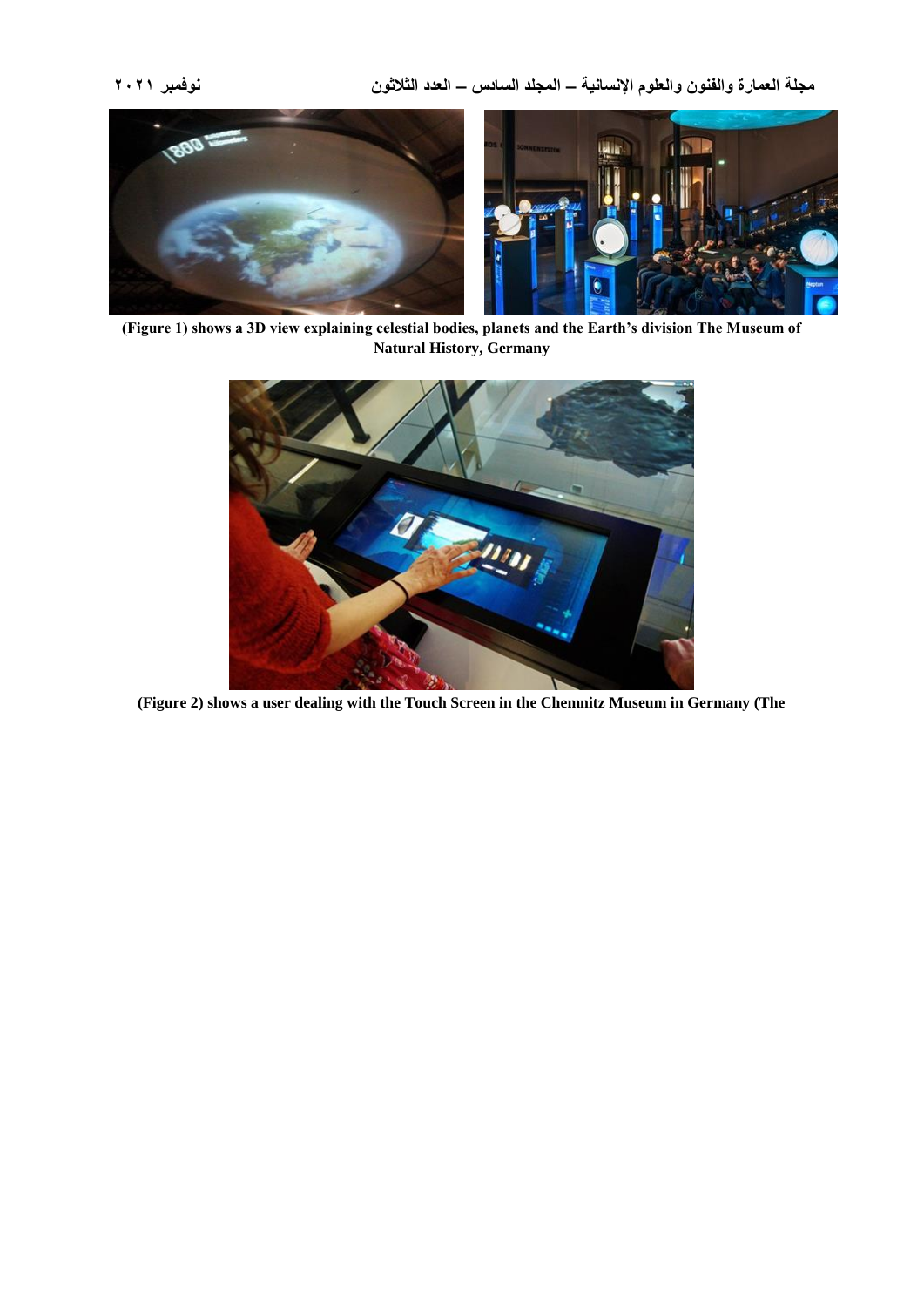# **مجلة العمارة والفنون والعلوم اإلنسانية – المجلد السادس – العدد الثالثون نوفمبر 2021**



**(Figure 3) Use the hologram to display and discover Carter for the tomb of Tutankhamun in the Children's Museum (photo by the researcher)**



**(Figure 5) showing display screens, animations and sound at the Museum of Natural History, Germany**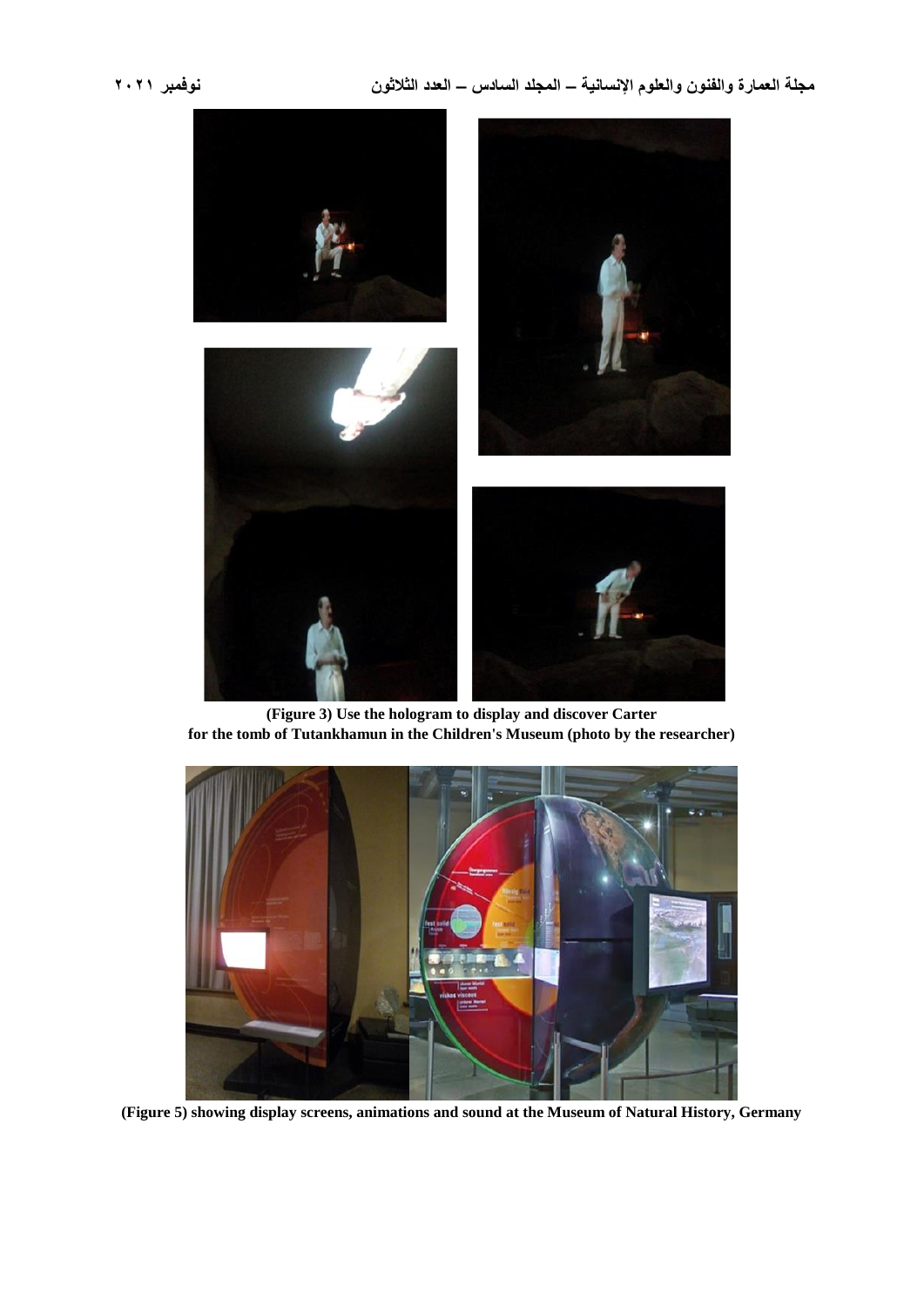

**(Figure 6) illustrates the processing and storage of digital images through interactive video, headphones and digital equipment "Digitization" the Islamic Museum, Berlin.**



**(Figure 7) illustrates the use of lighting to highlight the third dimension of tree trunk in the Archaeological Museum in Herna, Germany.**



**(Figure No. 8 - A) illustrates the movement in three dimensions by sitting visitors and looking up at the Museum of Natural History, Germany.**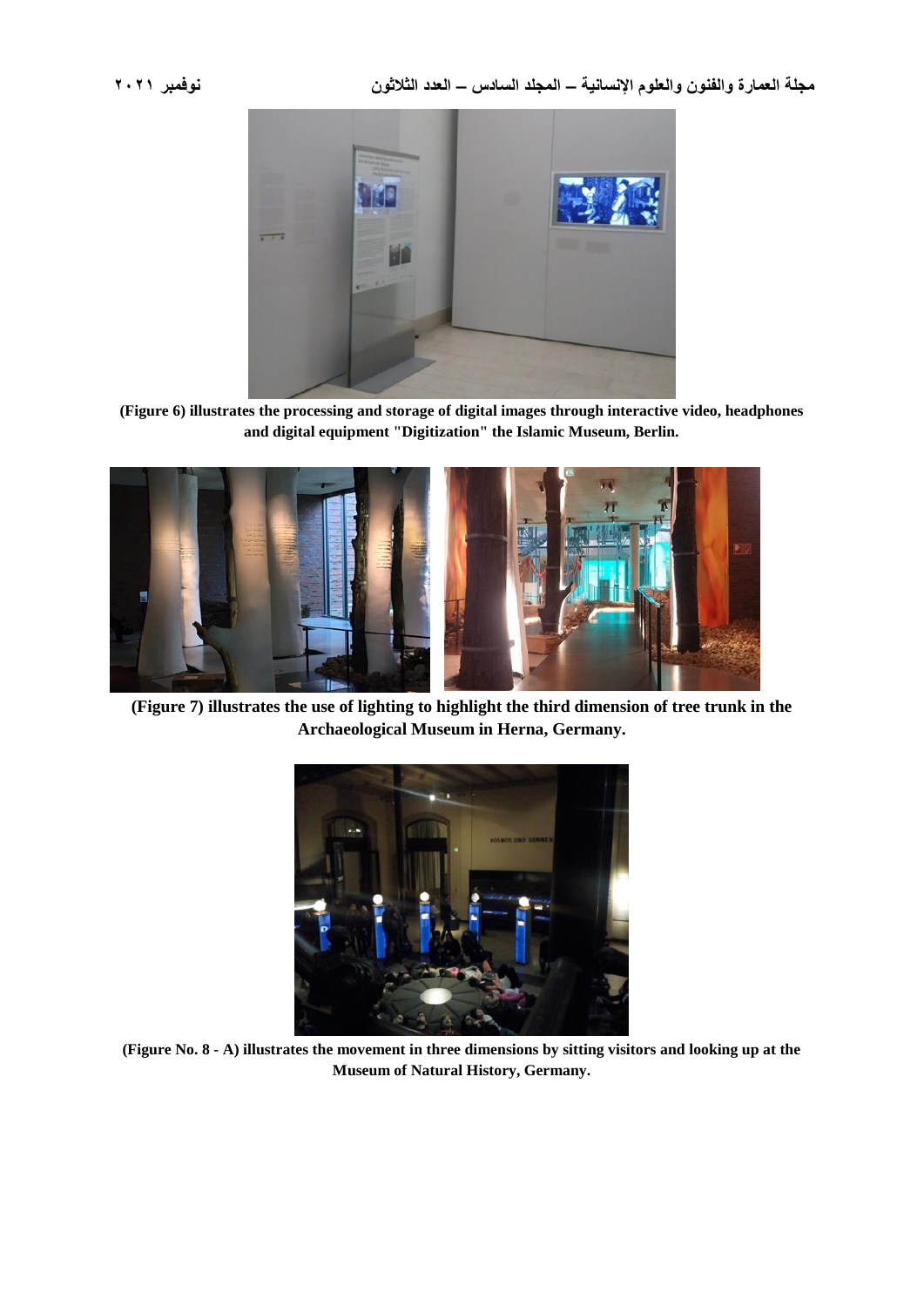**مجلة العمارة والفنون والعلوم اإلنسانية – المجلد السادس – العدد الثالثون نوفمبر 2021**



**)Figure No. 8-B) where it shows the highlighting of the reflected lighting, while highlighting the information with the recipient at the Archaeological Museum in Herna.**

# **The Summary of the Research**

The emergence of digital interactive technological innovations provided cultural and museum heritage institutions in the twenty-first century the opportunity to present their cultural and gastronomic programs in new and innovative ways by taking advantage of the tremendous potential of these innovations, which is to increase the effectiveness of museum programs, the integration of knowledge, the diversity of their sources, the diversity of critical and taste experiences, and the provision of new and multiple sources of information due to the rapid developments of the technology, the media has evolved and used in the field of preparing museum exhibits through programs and multimedia elements.

The use of dramatic characteristics of presentation and graphic media using lighting, panorama, diorama and virtual reality technology as a novel technology because it is to simulate reality in an unrealistic way, and then to identify its types, and its physical and software components.

Then researchers move on to talk about augmented reality technology and augmented reality that is the technical extension of reality, and its importance in integrating virtual elements with real space to improve the space function, with a review of its types and components (psychological interaction, holograms, and the video wall of digital signals

# **References**

1. Al-Tayeb Ayman Al-Tayeb Said Ahmed - "Museums in Sudan and their role in tourism", unpublished Master Thesis, University of Khartoum - Faculty of Arts - Department of Archeology - 1996 AD - p. 16

2. Reda Amani Amin Mohamed Abdel Hamid - "Developing museum presentations using contemporary theatrical media and techniques" - Unpublished PhD thesis in Expressive Arts, Alexandria University, Faculty of Fine Arts, Decoration Department 2008 - p. 11

3. Hawas Tariq Ahmed - "Designing and Using the Electronic Museum Guide in Egypt (Descriptive Analytical Study)" - Unpublished Master Thesis, Faculty of Fine Arts, Helwan University, Graphic Department 2009 - p58

4. Abd el Hamid Asmaa Hussein - "Open museums and site museums in Egypt methods of modernizing, developing and advancing them" - (Master Thesis) - Minia University - Faculty of Arts - Egyptian Department of Archeology - 2016 AD, p. 104